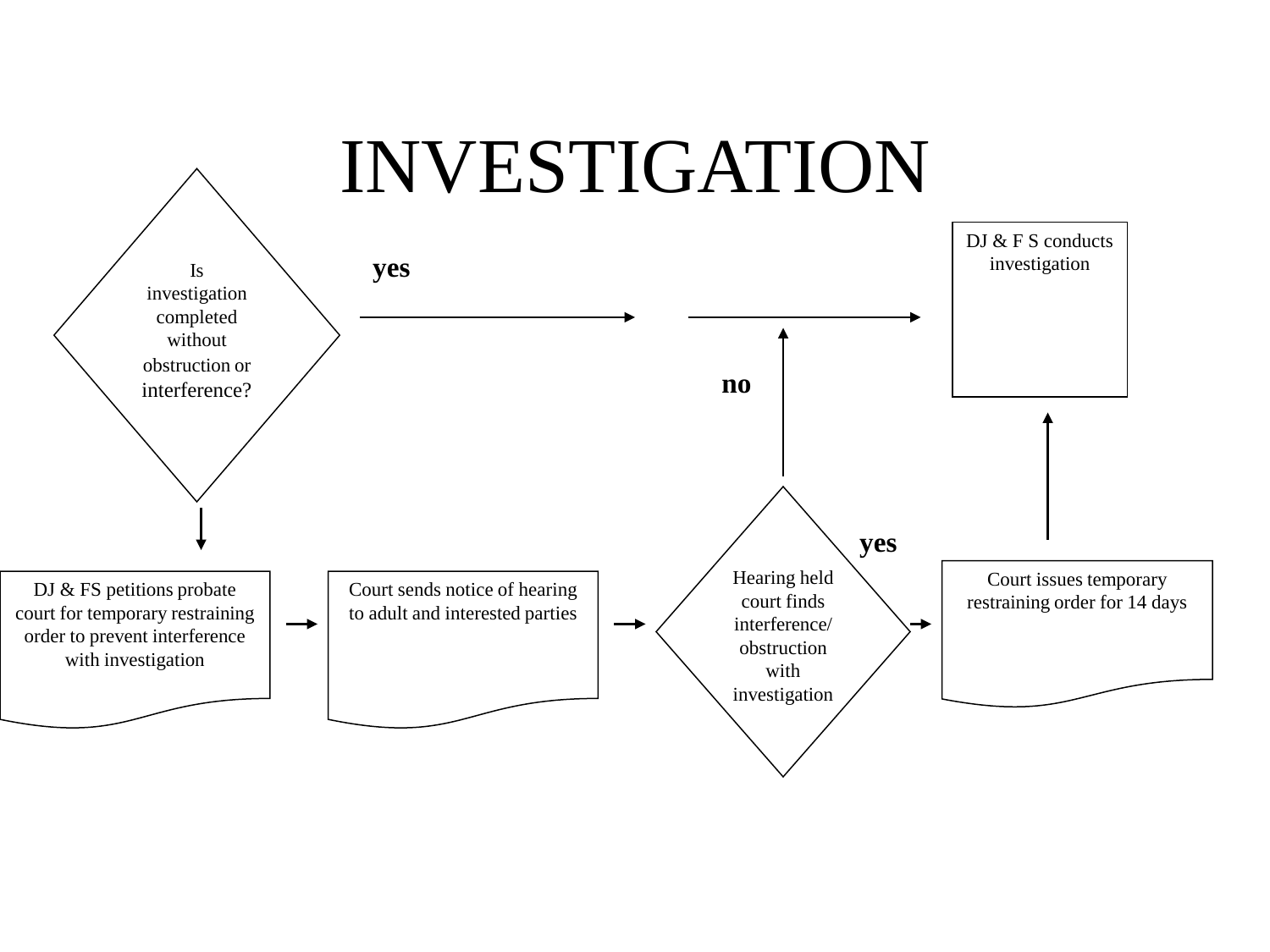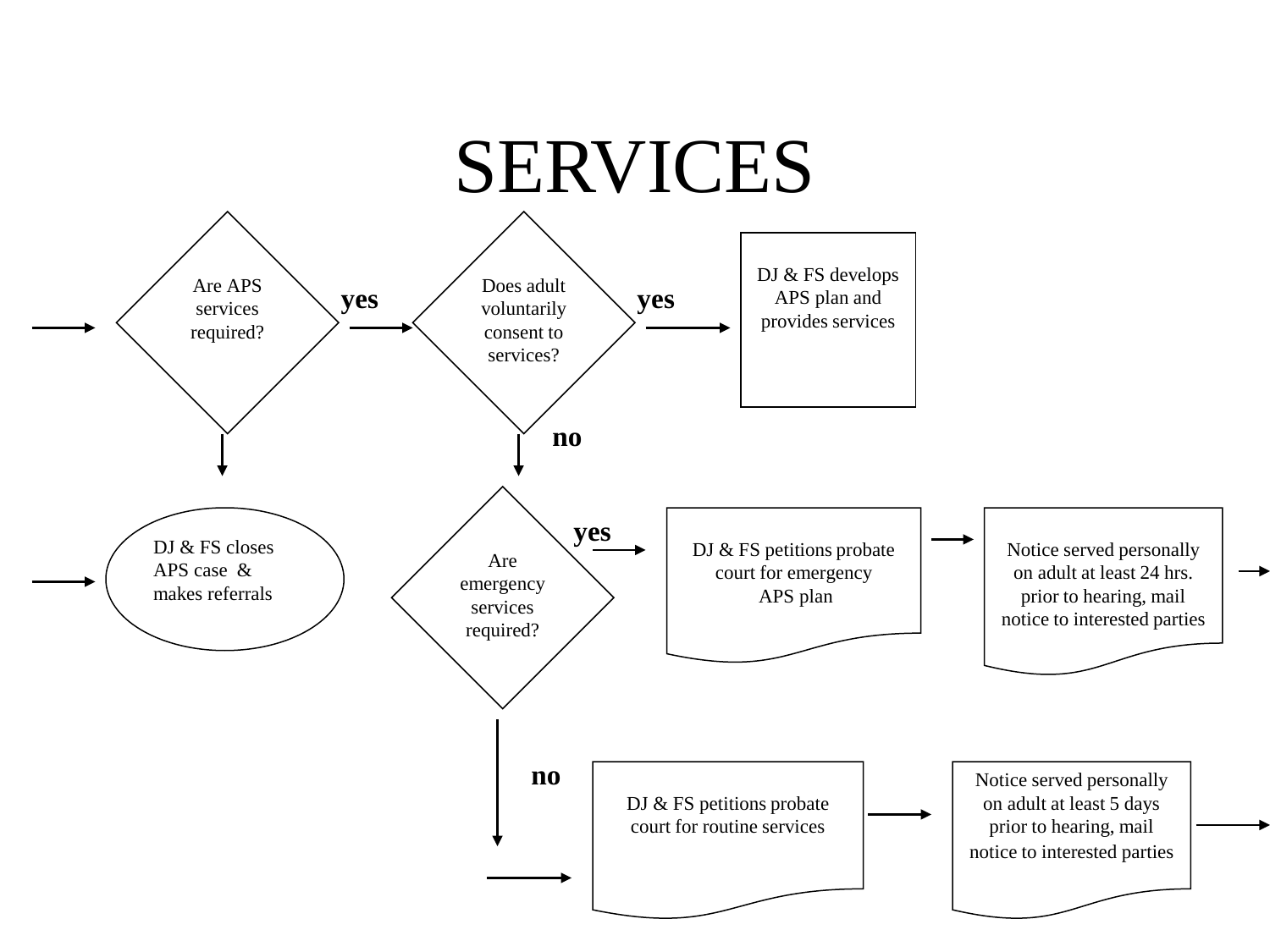## REPORT